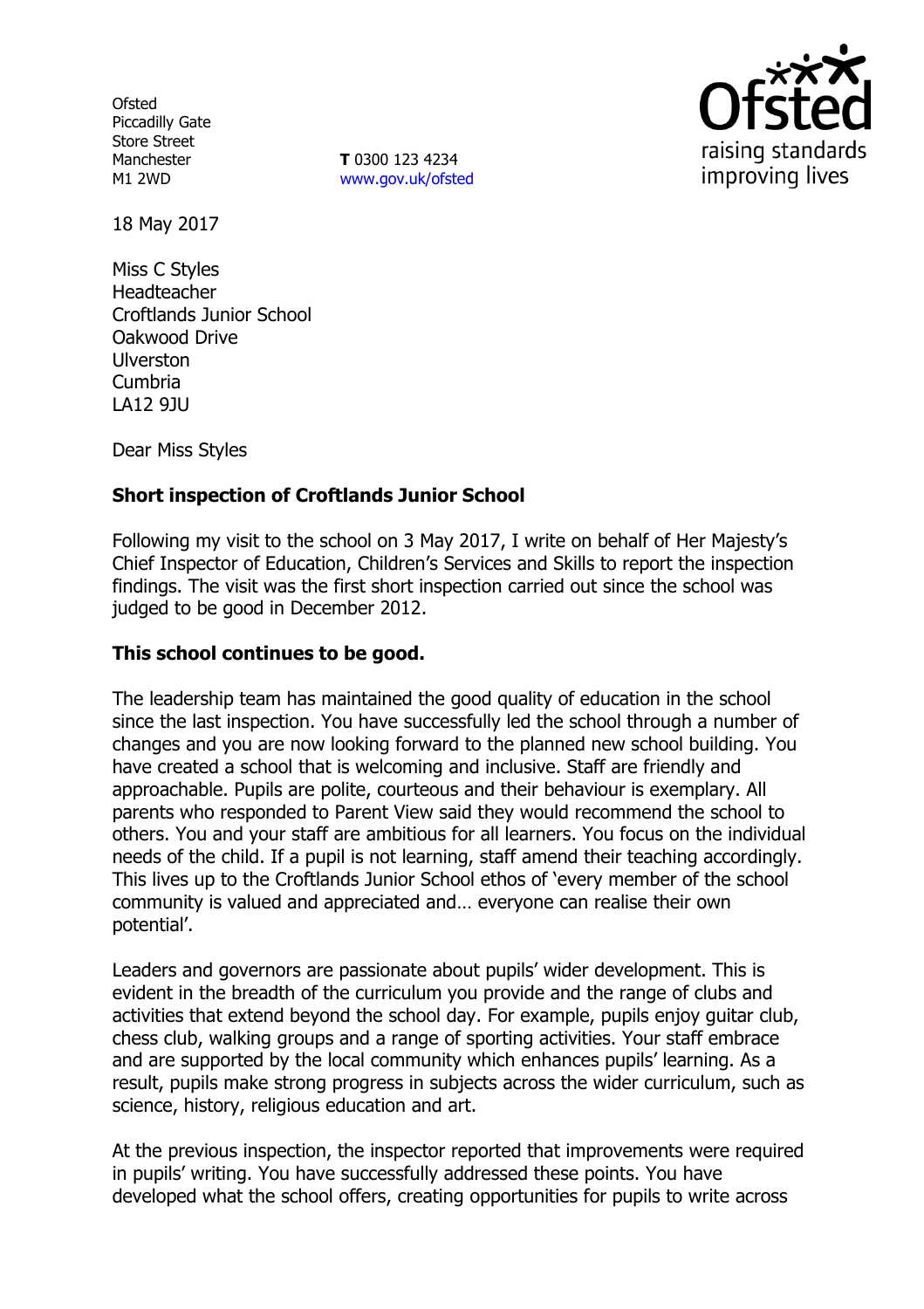

the curriculum. Training for teachers has enabled them to teach writing more effectively. You changed how pupils record their work so that they maintain the same writing standards in other subjects as in English. You have developed what happens when pupils move from the infant school to have an accurate understanding of pupils' attainment in writing when they join the school. Since the last inspection, there has been a change in the content of the national curriculum and in standards. This means that writing continues to be an area of development, especially for boys.

You have an accurate understanding of your school's effectiveness. You use information well to identify any areas for improvement. Your improvement plans are detailed and focus on the correct areas. However, plans do not include clear outcomes of what success will look like. This makes it difficult for leaders and governors to understand the impact of your actions on learners.

#### **Safeguarding is effective.**

Leaders and governors have ensured that the arrangements for safeguarding pupils are systematic and that detailed records are kept. You and your staff are thorough in following up any concerns you have for pupils' well-being. Staff receive regular training to ensure that they are up to date with current requirements. You make parents aware of safeguarding issues relating to social media at parents' evenings and through newsletters. Governors are aware of their responsibilities. They are forward-thinking, for example when considering the potential safeguarding issues that the process of the new build will create.

Pupils are taught how to keep themselves safe as part of the curriculum. Those I spoke to, and those responding to the Ofsted questionnaire, said that they felt safe. You and your staff deal with the rare cases of bullying effectively. All parents who responded to Parent View and those I spoke to during the inspection said that their child was happy and safe at school.

# **Inspection findings**

- $\blacksquare$  Mathematics is a strength of the school. You have provided training in the new mathematics curriculum, which has improved teachers' confidence and subject knowledge. Teachers ask effective questions to enable pupils to develop their verbal reasoning skills to solve problems. Teachers move pupils' learning on quickly. You teach the most able pupils from the neighbouring infant school to ensure an effective transition into Year 3. Your effective provision in mathematics results in pupils making strong progress. This is evident in the progress I saw in pupils' books and the assessment information you shared with me. In 2016, Year 6 pupils made strong progress in mathematics compared with other pupils nationally.
- **Pupils' outcomes in writing were below national expectations last year but you** responded quickly to identify the reasons why. Teachers attended training that helped them to understand the new writing standards more clearly. They compare pupils' writing with 12 other local schools to help ensure that their judgements of pupils' writing are accurate. Teachers provide pupils with effective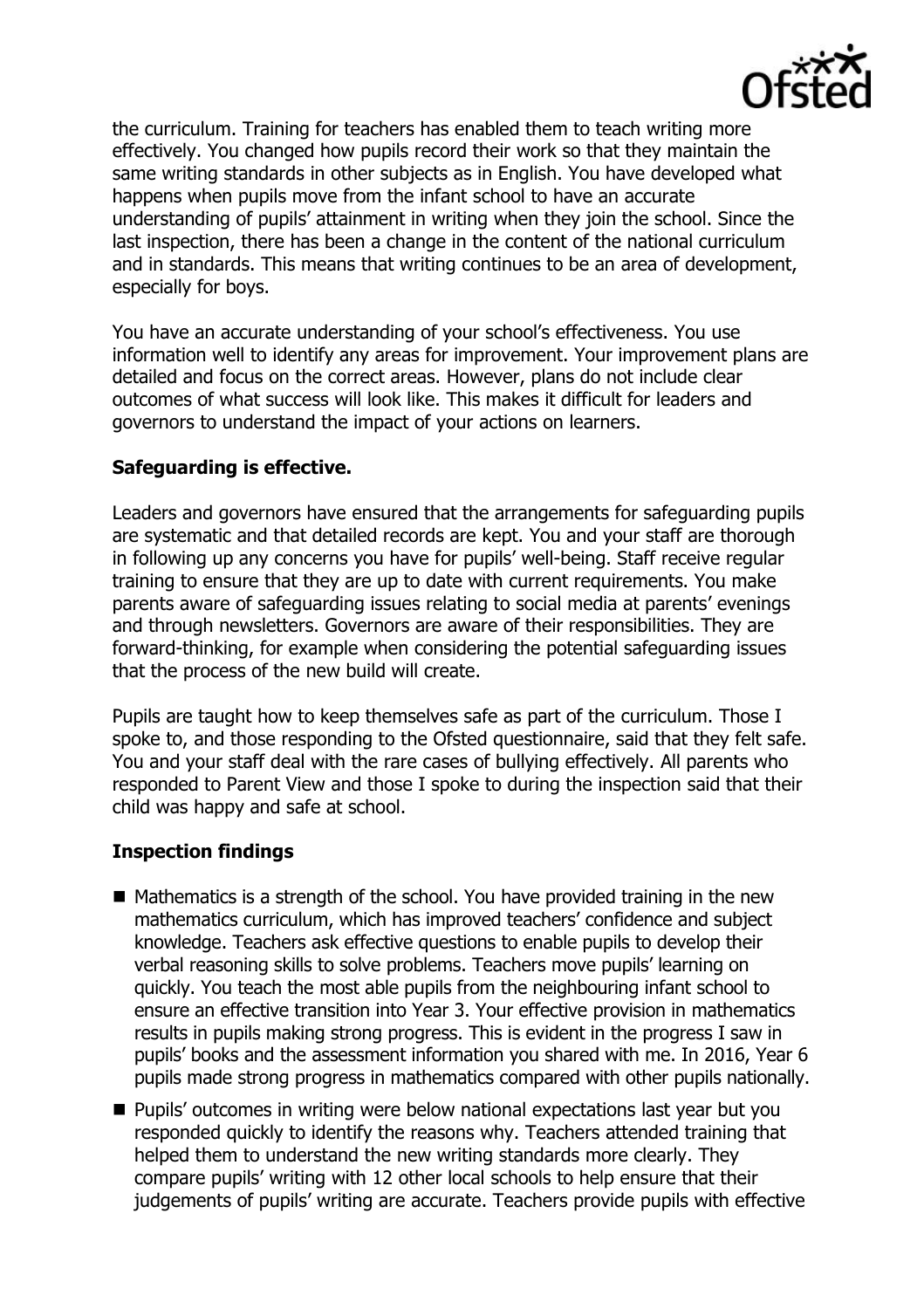

strategies to improve their spelling. Work in pupils' books shows that they are making strong progress with their spelling over time. The new system to check on pupils' learning shows that most current pupils are making good progress in writing. Such progress was also evident in the writing I observed in pupils' books. However, you have identified a group of boys who are making slower progress in writing. You are currently developing the curriculum to motivate and engage boys, particularly in reading and writing. For example, a new initiative teams up local rugby players and 'reluctant readers' to read and do sports activities together. Pupils enjoy this activity, but it is too early to see the impact of this on boys' reading and writing progress.

- Pupils who have special educational needs and/or disabilities make good progress from their starting points. Senior leaders seek advice when necessary to improve provision to overcome any barriers to learning. You use funding wisely to support individual pupils. You monitor pupils' progress well at an individual level but do not always employ the same rigour when considering these pupils as a group.
- Leaders place great importance on pupils' regular attendance at school. You reward pupils for regular attendance. As a result, pupils' attendance has been broadly in line with the national average for the last few years. You have employed an education welfare officer to support pupils and their families who find it difficult to attend school regularly. This has a positive effect on improving persistent absence. However, attendance continues to be a priority as there is still a small number of disadvantaged boys who do not attend as regularly as they should.

# **Next steps for the school**

Leaders and those responsible for governance should ensure that:

- plans for improvement have more measurable outcomes so the impact of actions can be more easily evaluated
- $\blacksquare$  further curriculum development engages and motivates boys to write and attend school regularly so they make more accelerated progress.

I am copying this letter to the chair of the governing body, the regional schools commissioner and the director of children's services for Cumbria. This letter will be published on the Ofsted website.

Yours sincerely

Jean Robinson **Her Majesty's Inspector**